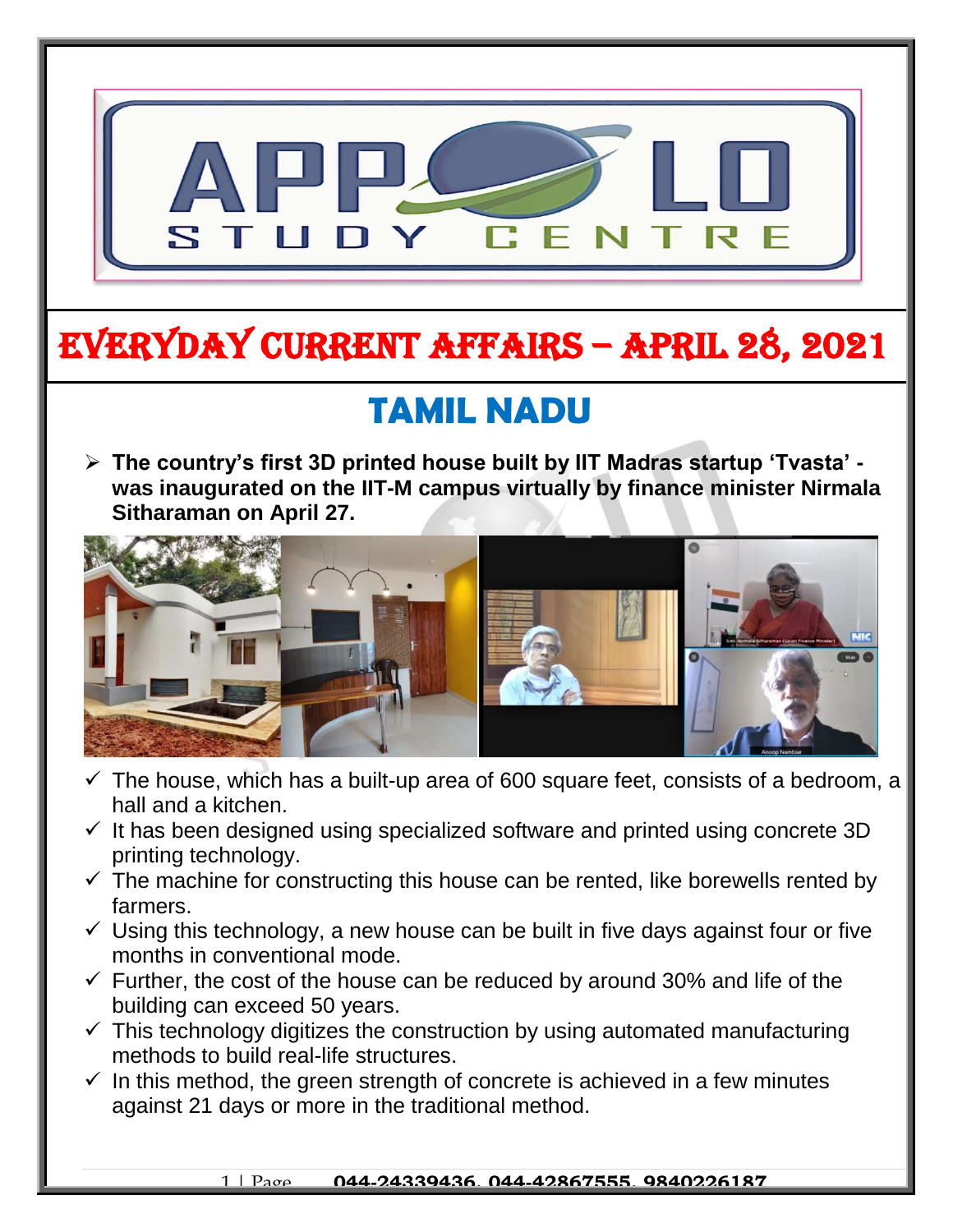- $\checkmark$  The technique uses a concrete 3D printer which accepts a computerized threedimensional design file from the user and fabricates a 3D structure by extruding a specialized type of concrete specifically designed for the purpose.
- **The Tamil Nadu government - has decided not to engage people with comorbidities and those aged above 55 years under MGNREGA scheme.**
- $\checkmark$  The government had issued a direction to collectors asking them not to engage persons with symptoms of Covid-19 for the work.
- $\checkmark$  In case any workers test positive, it should be taken to the notice of the collector and the health department immediately.
- $\checkmark$  Further, the workers have to be engaged in small group of 5 to 10 as per physical distancing norms and provided with masks
- $\checkmark$  In Tamil Nadu, MGNREGA extend livelihood opportunities for the rural population
- $\checkmark$  The scheme disbursed around ₹180 crore per week to keep the rural economy stable during the pandemic last year.
- $\checkmark$  According to official estimates, more than 1.23 crore workers registered under the scheme.
- $\checkmark$  Of them, 83 lakh were active workers.

### **SUPREME COURT VERDICT**

- **On April 27, the Supreme Court - permitted Vedanta to operate its oxygen production plant at its Sterlite copper smelting unit in Tuticorin**
- $\checkmark$  The plant was lying closed for three years after violent protests triggered by serious health hazards from its discharges
- $\checkmark$  A bench of Justices D Y Chandrachud, L N Rao and S R Bhat granted the permission on a standalone basis to balance the scarcity of oxygen for Covid-19 patients across the country.
- $\checkmark$  The SC set up a committee headed by the Tuticorin collector to monitor the operation.
	- $\checkmark$  It will include two environmentalists chosen by local organisations representing victims of noxious discharge by the copper smelting plant
	- $\checkmark$  The SC-appointed monitoring committee will also include the superintendent of police of Tuticorin, the sub-collector and district environment engineer.
- $\checkmark$  The unit would be operational within 10 days and start producing around 200 tonnes of oxygen.
- $\checkmark$  The plant would buy electricity from the state government to operate the oxygen producing unit
- $\checkmark$  It will give the gas free of cost to the Union government for distribution among states.
- $\checkmark$  In due course, the plant would aim to produce 1,000 tonnes of oxygen and give it also free of cost.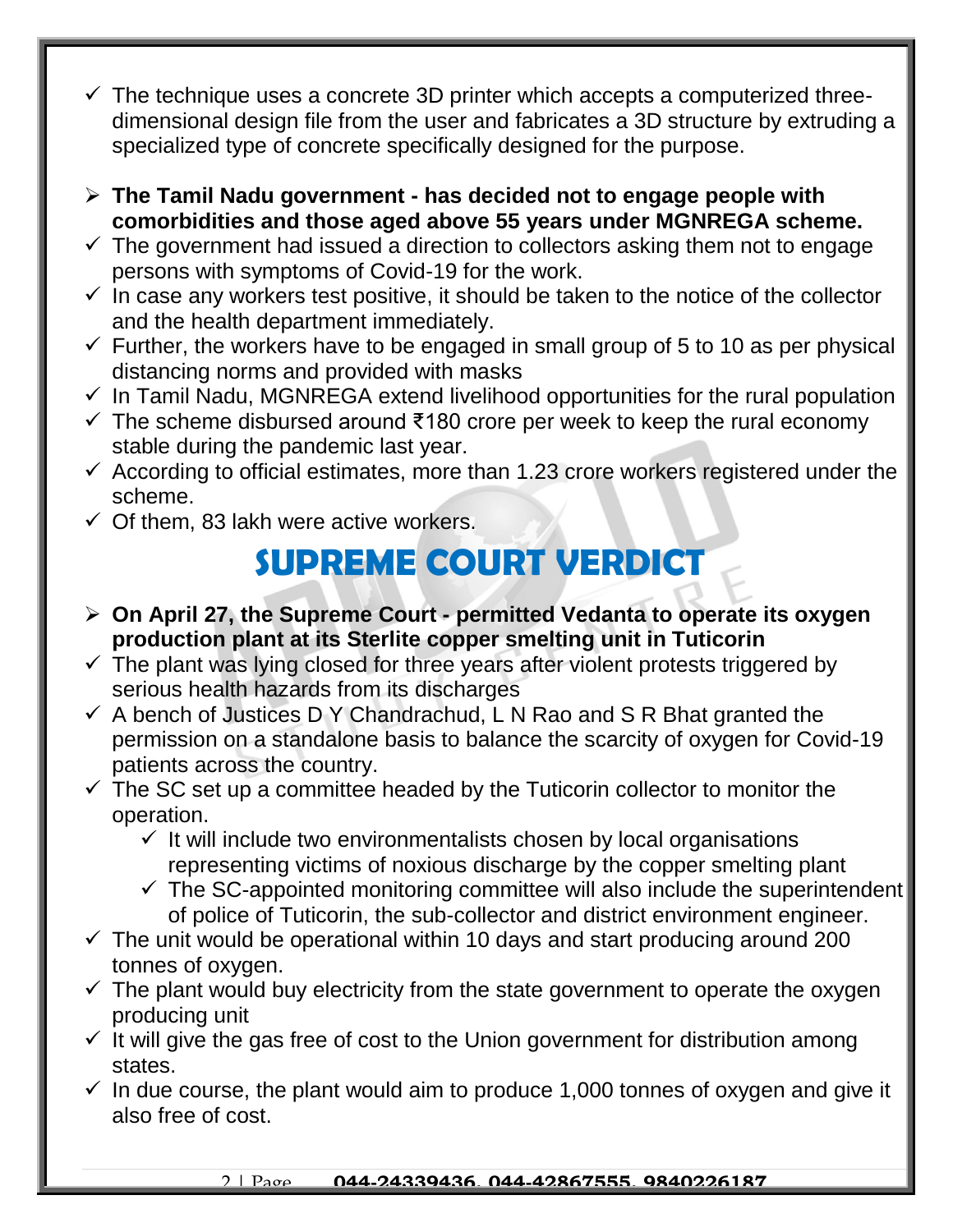- $\checkmark$  Earlier, the state government called an all-party meeting and consulted the local population before agreeing to open the oxygen production unit
- $\checkmark$  The entire production of oxygen at the Tuticorin plant would be handed over to the central pool to help meet the current demand in the country.

# **INTERNATIONAL**

 **On April 27, Sri Lanka's cabinet - approved a proposed ban on wearing fullface veils, including Muslim burqas in public, citing national security grounds**



- $\checkmark$  The proposal will now be sent to the attorney general and must be approved by parliament to become law.
- $\checkmark$  The government holds a majority in parliament and the proposal could easily be passed.
- $\checkmark$  Burgas, a garment that covers the body and face worn by some Muslim women, was seen as a sign of religious extremism in Sri Lanka and a ban was meant to improve national security.
- $\checkmark$  Wearing of burgas was temporarily banned in 2019 after Easter Sunday bomb attacks killed more than 260 people.
- $\checkmark$  Meanwhile, the UN special rapporteur on freedom of religion or belief, Ahmed Shaheed, tweeted that a ban would be incompatible with international law and the right to free religious expression.
- $\checkmark$  Muslims make up about 9% of Sri Lanka's 22 million people, with Buddhists accounting for over 70%.

#### **OBITUARY**

- **Writer and Padma Bhushan awardee, Manoj Das (87 years) of the Sri Aurobindo Ashram - passed away after prolonged illness on April 27**
- $\checkmark$  Das taught English literature and philosophy at the Sri Aurobindo International Centre for Education.
- $\checkmark$  He was bestowed the country's third-highest civilian award Padma Bhushan in 2020 for his contribution in the field of English literature and philosophy.